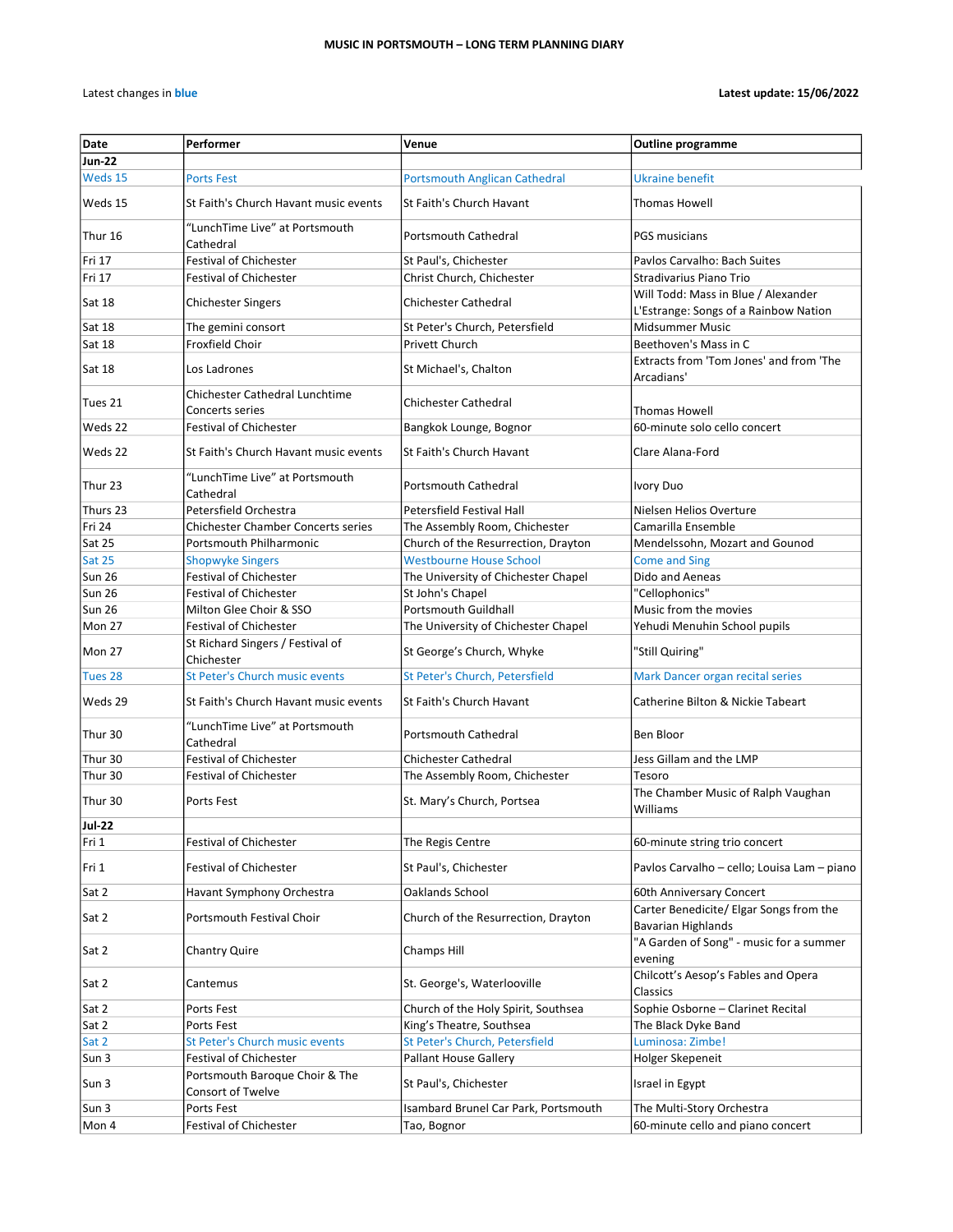| Date          | Performer                                                            | Venue                                                              | <b>Outline programme</b>                                                    |
|---------------|----------------------------------------------------------------------|--------------------------------------------------------------------|-----------------------------------------------------------------------------|
| Tues 5        | <b>Festival of Chichester</b>                                        | Tao, Bognor                                                        | 60-minute cello and piano concert                                           |
| Tues 5        | Chichester Cathedral music events /                                  | <b>Chichester Cathedral</b>                                        | Elena Toponogova (piano)                                                    |
| Weds 6        | <b>Festival of Chichester</b><br><b>Festival of Chichester</b>       | Tao, Bognor                                                        | 60-minute cello and piano concert                                           |
| Thur 7        | Bournemouth Symphony Orchestra                                       | <b>Chichester Cathedral</b>                                        | Elgar cello concerto                                                        |
| Fri 8         | <b>Festival of Chichester</b>                                        | St. Peter and St Mary, Fishbourne                                  | The Parnassian Ensemble                                                     |
| Sat 9         | The Renaissance Choir                                                | Church of the Holy Spirit, Southsea                                | 'Protest"                                                                   |
| Sat 9         | Chichester Symphony Orchestra                                        | St Paul's, Chichester                                              |                                                                             |
| Sat 9         | <b>Festival of Chichester</b>                                        | St Mary's and St Blaise, Boxgrove                                  | <b>Chichester Chorale - Coronation Anthems</b>                              |
| Sat 9         |                                                                      |                                                                    |                                                                             |
|               | Hampshire Recorder Sinfonia<br><b>St Peter's Church music events</b> | St Faith's Church, Lee-on-Solent<br>St Peter's Church, Petersfield | Parry, Elgar, Arne and Wood                                                 |
| Tues 12       |                                                                      |                                                                    | Mark Dancer organ recital series                                            |
| Thur 14       | <b>Petworth Festival</b>                                             | St Mary's, Petworth                                                | London Mozart Players with Ruth Rodgers<br>& Leia Zhu                       |
| Fri 15        | Petworth Festival                                                    | Sacred Heart, Petworth                                             | Lotte Betts-Dean and Dimitris Soukaras                                      |
| Fri 15        | Petworth Festival                                                    | St Mary's, Petworth                                                | Sean Shibe                                                                  |
| Fri 15        | Petworth Festival                                                    | Champs Hill                                                        | Ruth Wall with Graham Fitkin - Harpland                                     |
| Sat 16        | Solent Symphony Orchestra                                            | St Peter's, Petersfield                                            | Schubert - Symphony 5 in Bb major                                           |
| Sat 16        | The Organ Project                                                    | St Mary's, Portsea                                                 | <b>Thomas Trotter</b>                                                       |
| <b>Sun 17</b> | Petworth Festival                                                    | St Mary's, Petworth                                                | Piers Lane                                                                  |
| Mon 18        | Petworth Festival                                                    | St Mary's, Petworth                                                | Steven Osborne                                                              |
| Tues 19       | Petworth Festival                                                    | St Mary's, Petworth                                                | Kvadrat Trio                                                                |
| Tues 19       | <b>Petworth Festival</b>                                             | St Mary's, Petworth                                                | Shostakovich War Songs                                                      |
| Weds 20       | Petworth Festival                                                    | St Mary's, Petworth                                                | Natalie Clein and Huw Watkins                                               |
| Fri 22        | Petworth Festival                                                    | St Mary's, Petworth                                                | : Geirþrúður Anna Guðmundsdóttir &<br>Hanzhi Zhang                          |
| Fri 22        | Petworth Festival                                                    | Champs Hill                                                        | Tai Murray & Martin Roscoe                                                  |
| Sat 23        | Petworth Festival                                                    | St Mary's, Petworth                                                | Ravenglass Trio                                                             |
| Sat 23        | Portsmouth Choral Union                                              | St Mary's, Portsea                                                 | St Mary's Church Organ Restoration<br>Concert                               |
| Sun 24        | Petworth Festival                                                    | St Mary's, Petworth                                                | Christian Lindberg & Roland Pöntinen                                        |
| Mon 25        | Petworth Festival                                                    | St Mary's, Petworth                                                | I Fagiolini                                                                 |
|               |                                                                      |                                                                    | Julian Lloyd Webber with Jiaxin Lloyd                                       |
| Tues 26       | Petworth Festival                                                    | St Mary's, Petworth                                                | Webber                                                                      |
| Tues 26       | Petworth Festival                                                    | St Mary's, Petworth                                                | <b>Trio Balthasar</b>                                                       |
| Thur 28       | Petworth Festival                                                    | 3 churches in/near Petworth                                        | The Gesualdo Six                                                            |
| Fri 29        | Petworth Festival                                                    | St Mary's, Petworth                                                | Alim Beisembayev                                                            |
| Sat 30        | Petworth Festival                                                    | Champs Hill                                                        | Johan Dalene & Charles Owen                                                 |
| Aug-22        |                                                                      |                                                                    |                                                                             |
| lFri 5        | The Organ Project                                                    | St Mary's, Portsea                                                 | Adrian Bawtree (Canterbury Cathedral)                                       |
| Sep-22        |                                                                      |                                                                    |                                                                             |
| <b>Sun 11</b> | Consort of Twelve                                                    | St. Johns Chapel, Chichester                                       |                                                                             |
| Weds 14       | <b>Chichester Music Society</b>                                      | The University of Chichester Chapel                                | Paul Guinery (piano) - English Light Music                                  |
| Fri 16        | The Organ Project                                                    | St Mary's, Portsea                                                 | Andrew Caskie (Nicholson & Co. Ltd.)                                        |
| Sat 24        | <b>Petersfield Musical Festival</b>                                  | <b>Bedales School</b>                                              | Open choral workshop - Mozart Mass in C<br>Minor                            |
| Fri 30        | The Organ Project                                                    | St Mary's, Portsea                                                 | Richard Moore (Guildford Cathedral)                                         |
| Oct-22        |                                                                      |                                                                    |                                                                             |
| Sat 1         | Havant Symphony Orchestra                                            | <b>Hayling Island Community Centre</b>                             |                                                                             |
| Thur 13       | <b>Stansted House Musical Evening</b>                                | <b>Stansted House</b>                                              | <b>Ensemble C Quartet</b>                                                   |
| Fri 14        | The Organ Project                                                    | St Mary's, Portsea                                                 | David Price (Portsmouth Cathedral)                                          |
| Sat 15        | Portsmouth Baroque Choir                                             | Church of the Resurrection, Drayton                                | Haydn Te Deum, Haydn Missa Sancti<br>Nicolai and Mozart Exsultate, Jubilate |
| Sat 15        | Havant Chamber Orchestra                                             | Fareham                                                            |                                                                             |
| Sat 15        | Solent MVC                                                           | St Faith's, Havant                                                 | Joint Solent MVC concert with the<br>Abertillery Orpheus Male Voice Choir   |
| Sat 15        | Froxfield Choir                                                      | Privett Church                                                     | L'Estrange "Ahoy"                                                           |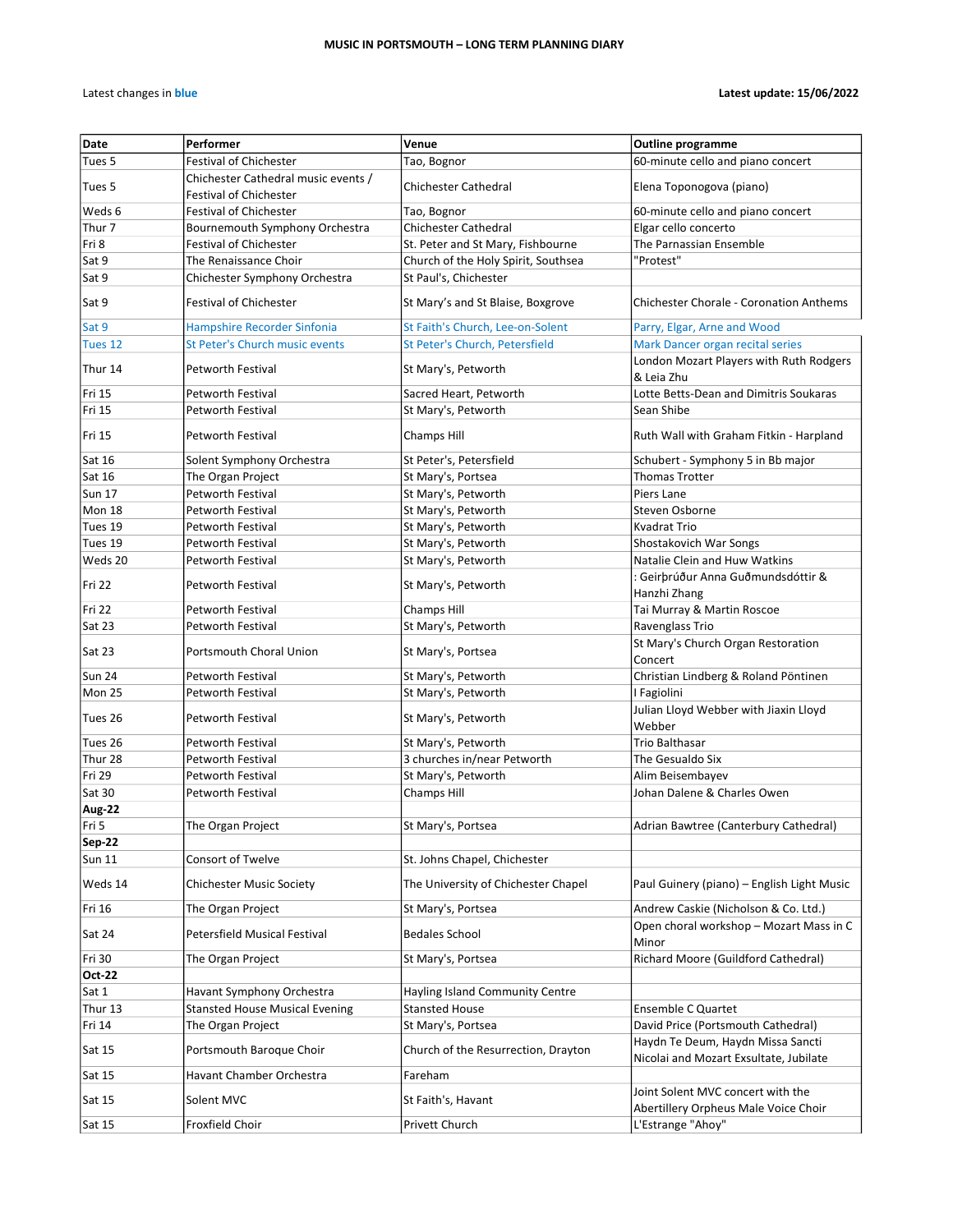| Date               | Performer                                          | Venue                                  | <b>Outline programme</b>                                                                                           |
|--------------------|----------------------------------------------------|----------------------------------------|--------------------------------------------------------------------------------------------------------------------|
| Sat 15             | Portsmouth Light Orchestra                         | <b>Buckland Community Centre</b>       | Autumn concert                                                                                                     |
| Sat 15             | Solent Male Voice Choir                            | St Paul's, Chichester                  |                                                                                                                    |
| Weds 18            | Chichester Music Society                           | The University of Chichester Chapel    | Rosamunde Trio                                                                                                     |
| Sat 22             | <b>Tthe Renaissance Choir</b>                      | St Peter's Church, Petersfield         | Rachmaninov Vespers                                                                                                |
| Sat 29             | Portsmouth Choral Union & The<br>Renaissance Choir | Portsmouth Cathedral                   | Rachmaninov Vespers                                                                                                |
| <b>Nov-22</b>      |                                                    |                                        |                                                                                                                    |
|                    |                                                    |                                        |                                                                                                                    |
| Weds 9             | <b>Chichester Music Society</b>                    | The University of Chichester Chapel    | Chichester University Chamber Orchestra                                                                            |
| Fri 11             | The Organ Project                                  | St Mary's, Portsea                     | Tom Bell (Royal College of Organists)                                                                              |
| Thurs 17           | Petersfield Orchestra                              | Petersfield Festival Hall              |                                                                                                                    |
| Sat 19             | <b>Chichester Singers</b>                          | <b>Chichester Cathedral</b>            | Vaughan Williams - Wasps Overture &<br>Dona nobis pacem; Richard Merrill Brown -<br><b>Hereward</b>                |
| <b>Sun 20</b>      | <b>Shopwyke Singers</b>                            | <b>Boxgrove Priory</b>                 | <b>Brahms Requiem</b>                                                                                              |
| Sat 26             | <b>Chantry Quire</b>                               | St Mary's Petworth                     | Rossini: Petite Messe Solennelle                                                                                   |
| <b>Dec-22</b>      |                                                    |                                        |                                                                                                                    |
| Sat 3              | Portsmouth Baroque Choir                           | <b>TBA</b>                             |                                                                                                                    |
| Sat 3              | Solent Male Voice Choir                            | Portchester Methodist Church           | Concert for Rowan's Hospice                                                                                        |
| Sun 4              | The Renaissance Choir                              | St. James, Emsworth                    |                                                                                                                    |
| Sun 4              | Milton Glee Choir                                  | Portsmouth Guildhall                   | with the Royal Marines Association Concert<br>Band                                                                 |
| Sat 10             | Portsmouth Choral Union                            | St Mary's, Portsea                     | Concert with HYCO                                                                                                  |
| Sat 10             | Havant Symphony Orchestra                          | Oaklands School, Waterlooville         |                                                                                                                    |
| <b>Sun 11</b>      | Portsmouth Light Orchestra                         | <b>Buckland Community Centre</b>       | <b>Christmas Concert</b>                                                                                           |
| Weds 13            | <b>Chichester Music Society</b>                    | The University of Chichester Chapel    | <b>CMS Bursary Holders Concert</b>                                                                                 |
| Sat 17             | The gemini consort                                 | St Peter's Church, Petersfield         | A Celebration of Christmas                                                                                         |
| Sat 17             | The Renaissance Choir                              | <b>Portsmouth Cathedral</b>            | With Portsmouth Cathedral Choir                                                                                    |
| Tues 20            | Solent Male Voice Choir                            | St Faith's Havant                      |                                                                                                                    |
| Jan-23             |                                                    |                                        |                                                                                                                    |
| Sat 14             | <b>Chichester Singers</b>                          | <b>Chichester Cathedral</b>            | J.S.Bach - Christmas Oratorio (parts 1,2,3<br>and $6)$                                                             |
| Feb-23<br>Sat 4    | Havant Chamber Orchestra                           | Fareham                                |                                                                                                                    |
| Thur <sub>23</sub> | <b>Chichester Chamber Concerts series</b>          | Assembly Room, Chichester              | Armida Quartet                                                                                                     |
| Mar-23             |                                                    |                                        |                                                                                                                    |
| Sat 25             | Gemini Consort                                     | St Peter's, Petersfield                |                                                                                                                    |
| Sat 25             | <b>Chantry Quire</b>                               | <b>Boxgrove Priory</b>                 | Lobo: Lamentations, + motets from Spain<br>and Italy                                                               |
| Sat 25 (2.30pm)    | Havant Symphony Orchestra                          | Oaklands School, Waterlooville         |                                                                                                                    |
| Sat 25             | <b>Chichester Singers</b>                          | <b>Chichester Cathedral</b>            | Schubert - Mass in G; Mendelssohn - Hear<br>my prayer; Handel - Dixit Dominus                                      |
| Apr-23             |                                                    |                                        |                                                                                                                    |
| Sat 1              | The Renaissance Choir                              | St Peter's Church, Petersfield         |                                                                                                                    |
| <b>May-23</b>      |                                                    |                                        |                                                                                                                    |
| Sat 6              | Portsmouth Light Orchestra                         | Church of the Resurrection, Portsmouth |                                                                                                                    |
| Sat 20             | Havant Chamber Orchestra                           | Fareham                                |                                                                                                                    |
| Jun-23             |                                                    |                                        |                                                                                                                    |
| Thurs 15           | Petersfield Orchestra                              | Petersfield Festival Hall              |                                                                                                                    |
| Sat 17             | Gemini Consort                                     | St Peter's, Petersfield                |                                                                                                                    |
| <b>Sat 17</b>      | <b>Chichester Singers</b>                          | <b>Chichester Cathedral</b>            | <b>Chilcott - Dances of Time; Stanford - Songs</b><br>of the Fleet; Assersohn - A Drop of Nelson's<br><b>Blood</b> |
| Jul-23             |                                                    |                                        |                                                                                                                    |
| Sat 8              | Havant Symphony Orchestra                          | Oaklands School, Waterlooville         |                                                                                                                    |
| Oct-23             |                                                    |                                        |                                                                                                                    |
| Sat 28             | The Renaissance Choir                              | St Peter's Church, Petersfield         |                                                                                                                    |
| <b>Dec-23</b>      |                                                    |                                        |                                                                                                                    |